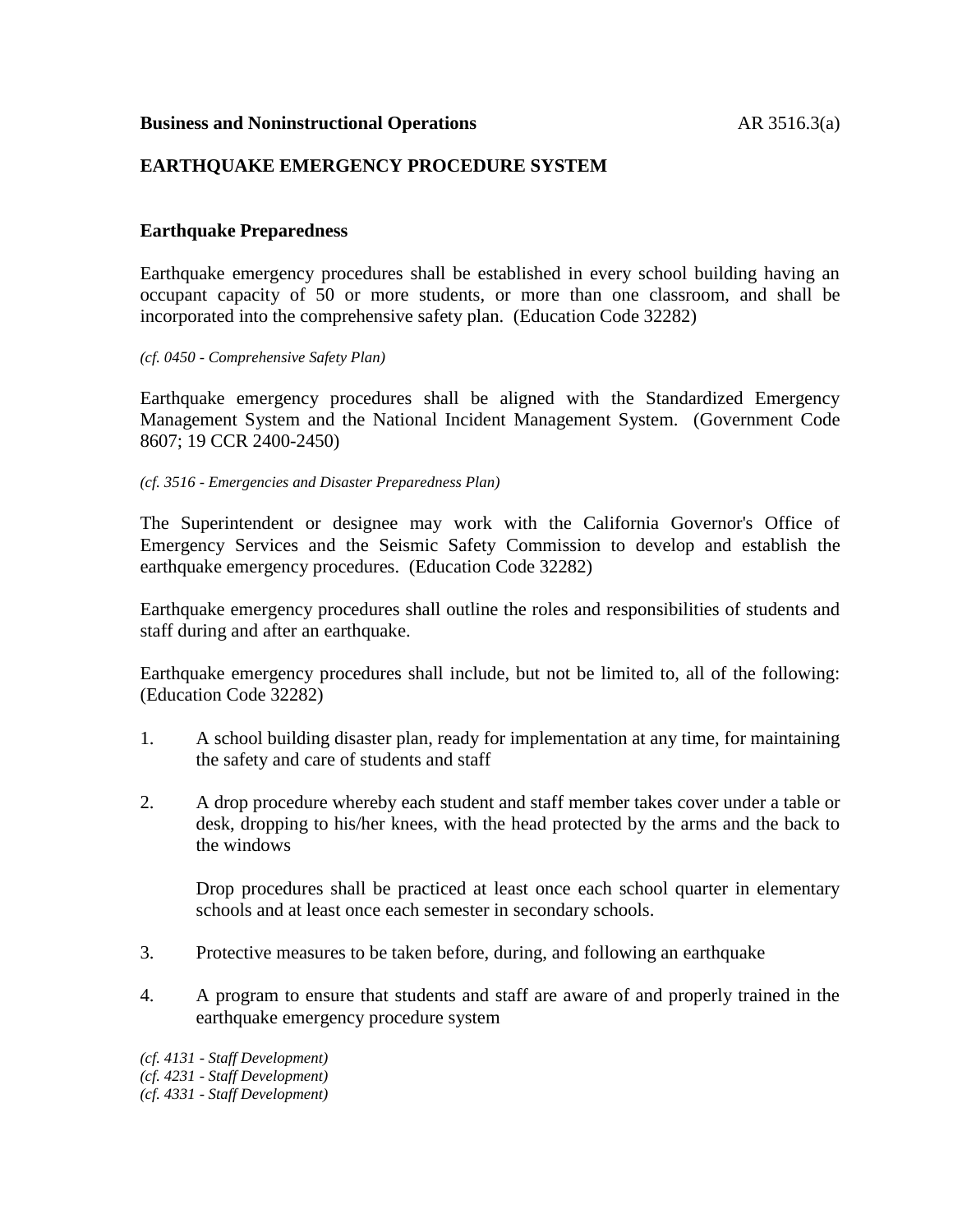## **EARTHQUAKE EMERGENCY PROCEDURE SYSTEM** (continued)

Staff and students shall be informed of the dangers to expect in an earthquake and procedures to be followed. Students shall be instructed to remain silent and follow directions given by staff in such an emergency. Staff and students also shall be taught safety precautions to take if they are in the open or on the way to or from school when an earthquake occurs.

Earthquake emergency procedures shall designate primary and alternative locations outside of buildings, which may include areas off campus if necessary, where individuals on a school site will assemble following evacuation. In designating such areas, the Superintendent or designee shall consider potential post-earthquake hazards outside school buildings including, but not limited to, power lines, trees, covered walkways, chain link fences that may be an electric shock hazard, and areas near buildings that may have debris.

Earthquake emergency procedures also shall outline primary and alternative evacuation routes that avoid areas with potential hazards to the extent possible. The needs of students with disabilities shall be considered when planning evacuation routes.

The Superintendent or designee shall consider the danger of a post-earthquake tsunami when developing evacuation routes and locations, including the need to evacuate to higher ground.

The Superintendent or designee shall identify at least one individual within each building to determine if an evacuation is necessary, the best evacuation location, and the best route to that location when an earthquake occurs.

The Superintendent or designee shall identify potential earthquake hazards in classrooms and other district facilities, including, but not limited to, areas where the main gas supply or electric current enters the building, suspended ceilings, pendant light fixtures, large windows, stairwells, science laboratories, storage areas for hazardous materials, shop areas, and unsecured furniture and equipment. To the extent possible, dangers presented by such potential hazards shall be minimized by securing equipment and furnishings and removing heavy objects from high shelves.

#### **Earthquake While Indoors at School**

When an earthquake occurs, the following actions shall be taken inside buildings and classrooms:

- 1. Staff shall have students perform the drop procedure. Students should stay in the drop position until the emergency is over or until further instructions are given.
- 2. In laboratories, burners should be extinguished, if possible, before taking cover.
- 3. As soon as possible, staff shall move students away from windows, shelves, and heavy objects or furniture that may fall.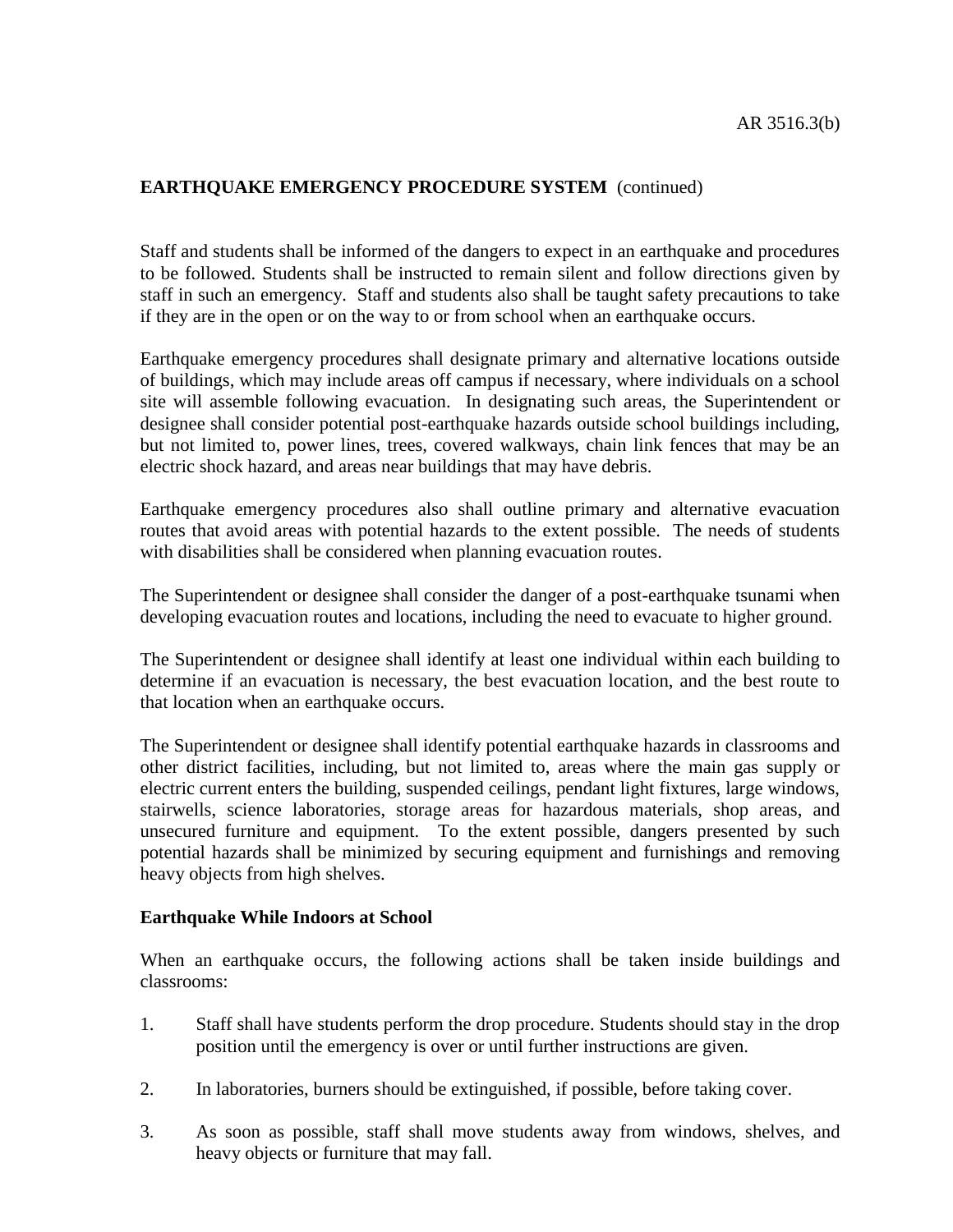# **EARTHQUAKE EMERGENCY PROCEDURE SYSTEM** (continued)

- 4. After the earthquake, the principal or designee shall determine whether planned evacuation routes and assembly locations are safe and shall communicate with teachers and other staff.
- 5. When directed by the principal or designee to evacuate, or if classrooms or other facilities present dangerous hazards that require immediate evacuation, staff shall account for all students under their supervision and shall evacuate the building in an orderly manner.

## **Earthquake While Outdoors on School Grounds**

When an earthquake occurs, the following actions shall be taken by staff or other persons in authority who are outdoors on school grounds:

- 1. Staff shall direct students to walk away from buildings, trees, overhead power lines, power poles, or exposed wires.
- 2. Staff shall have students perform the drop procedure.
- 3. Staff shall have students stay in the open until the earthquake is over or until further directions are given.

## **Earthquake While on the Bus**

If students are on the school bus when an earthquake occurs, the bus driver shall take proper precautions to ensure student safety, which may include pulling over to the side of the road or driving to a location away from outside hazards, if possible. Following the earthquake, the driver shall contact the Superintendent or designee for instructions before proceeding on the route or, if such contact is not possible, drive to an evacuation or assembly location.

*(cf. 3543 - Transportation Safety and Emergencies)*

## **Subsequent Emergency Procedures**

After an earthquake episode has subsided, the following actions shall be taken:

- 1. Staff shall extinguish small fires if safe.
- 2. Staff shall provide first aid to any injured students, take roll, and report missing students to the principal or designee.
- 3. Staff and students shall refrain from lighting any stoves or burners or operating any electrical switches until the area is declared safe.